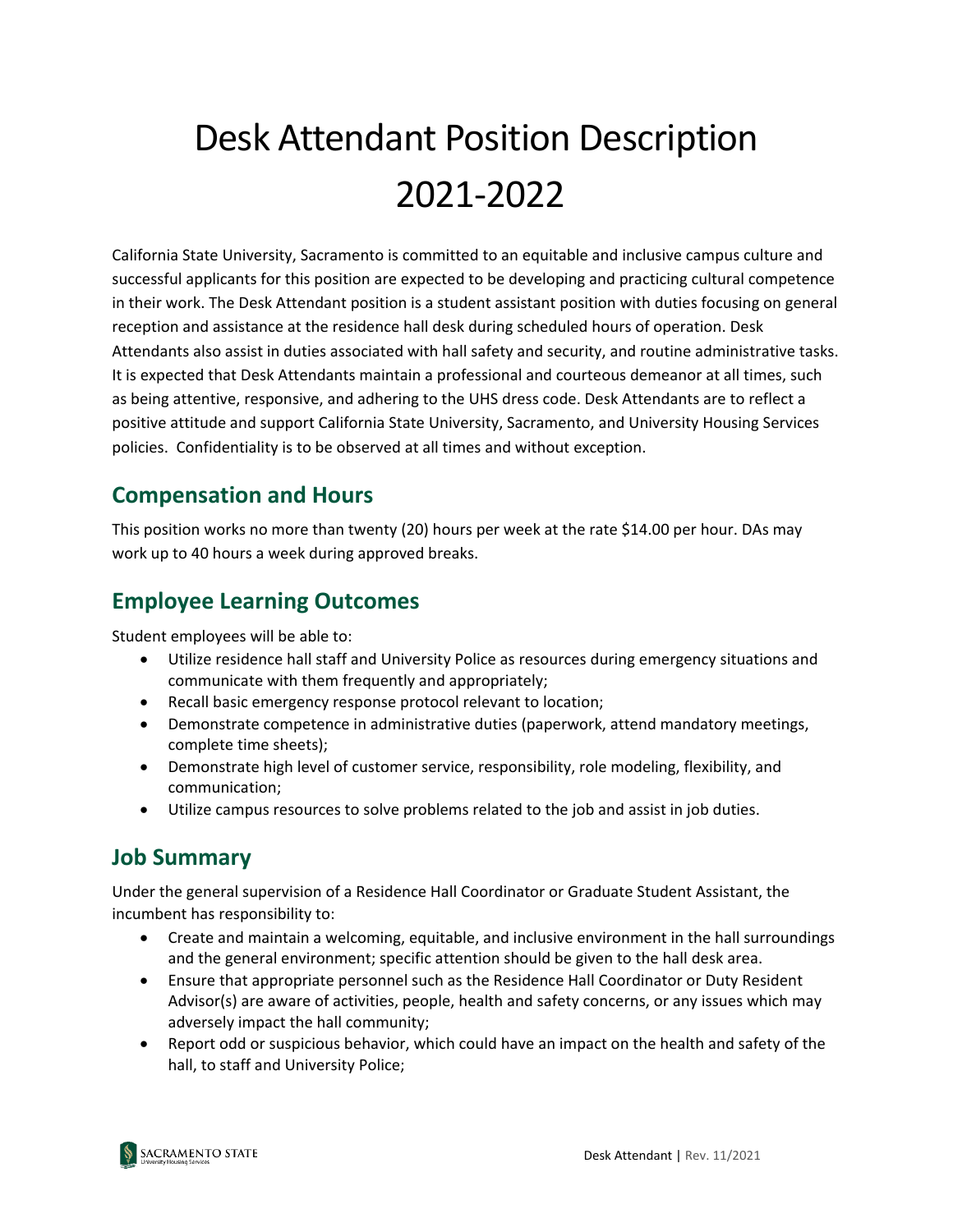- Assist hall staff in any emergency;
- Attend and participate in staff meetings, which impact Desk Attendant duties and responsibilities;
- Answer front desk phone, take messages, and provide information concerning the University and residence halls;
- Maintain communication log of observations/concerns worthy to note, as well as reminders for next shift;
- Utilize Teams to manage desk operations, including reviewing and updating communication channels.
- Check out hall supplies through the StarRez Resource Module. This includes equipment and games used by residents in accordance with established residence hall procedures;
- Maintain the lobby area, mailbox area, and desk area in a clean and orderly fashion;
- Pick up mail from University Housing Services Mail Center and sort into mailboxes.
- Ensure that only hall staff is in the desk area;
- Ensure that the desk area is left in a neat and orderly manner at the end of the shift;
- Assist in check-ins and check-outs via StarRez while following established procedures.
- Provide lock-outs to residents by checking out spare keys and fobs via StarRez in accordance with established procedures.
- Verify the identity of students during crisis incidents, check-ins and outs, lock-outs, mail box issues, etc. using established procedures to provide safe and thorough customer service.
- Complete other duties as assigned by supervisor.

The intent is to renew this position each year based on performance, departmental need, available funding, and positive academic/disciplinary standing.

## **Minimum Qualifications**

- 1. Must be in good disciplinary standing with University Housing Services and the University when appointed and for the duration of the employment period;
- 2. Must be in good academic standing (minimum cumulative GPA of 2.0 and for each semester while employed);
- 3. Must be enrolled in at least six (6) units each semester at CSU, Sacramento while employed.

#### **Required Qualifications**

- 1. Ability to work in a diverse environment with college students, parents, and guardians;
- 2. Self-motivated and able to work independently with nominal supervision;
- 3. Excellent communication, administrative, organizational, and customer service skills;
- 4. Ability to respond to safety and emergency situations;
- 5. Ability to maintain confidentiality;
- 6. Proficient use of basic computer applications;
- 7. Ability to work a flexible schedule, including evenings and weekends;
- 8. Must understand and support (through words and deeds) the University Housing Services Mission, Goals, and Values.